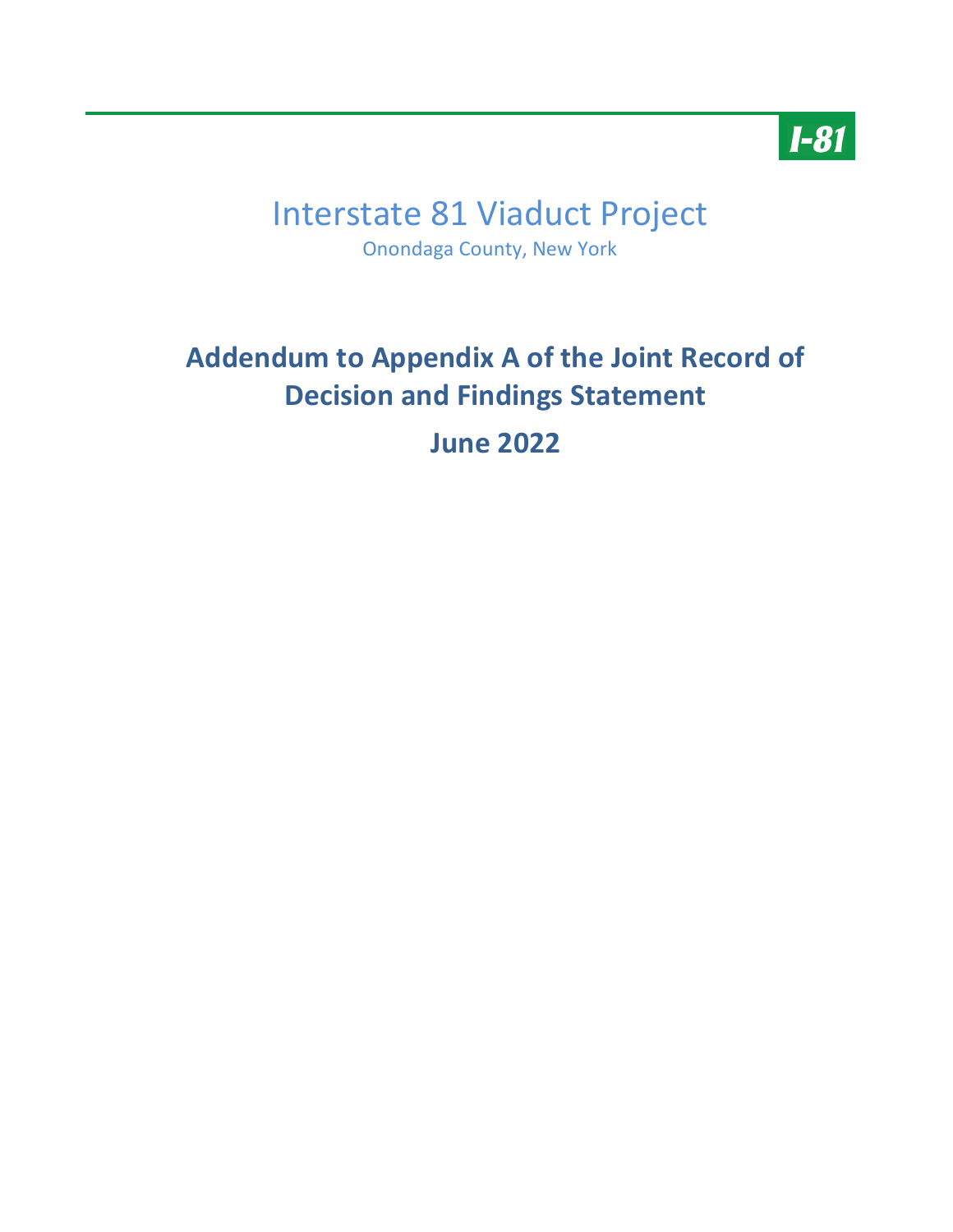The Interstate 81 (I-81) Viaduct Project Final Design Report/Final Environmental Impact Statement/Final Section 4(f) Evaluation (FDR/FEIS) was published on April 15, 2022, and the Joint Record of Decision (ROD) and Findings Statement was signed on May 31, 2022. Subsequent to the issuance of the Joint ROD and Findings Statement, the Federal Highway Administration (FHWA) and New York State Department of Transportation (NYSDOT) identified three comment submissions that were received during the 30-day FDR/FEIS review period, but were inadvertently omitted from Appendix A (Responses to Comments) of the Joint ROD and Findings Statement. The comment submissions are as follows:

**I-81** 

| <b>Last Name</b> | <b>First Name</b>     | <b>Comment Type</b> | <b>Date</b> | <b>Comment</b><br><b>Number</b> |
|------------------|-----------------------|---------------------|-------------|---------------------------------|
| Peluso           | Joseph and<br>Pauline | Email               | 5/11/22     | $C-1$                           |
| <b>Speers</b>    | Arthur                | Email               | 5/11/22     | $C-1$                           |
| Lewis            | <b>Minchin</b>        | Email               | 5/16/22     | $C-2$                           |

These three comment submissions have been added to the Comments Library on the Project website. The FHWA and NYSDOT have considered the comments received and determined that the omission of these comments does not warrant any changes to the findings or conclusions of the ROD.

Responses to these comments are provided below.

# **COMMENTS AND RESPONSES**

- C-1 Commenters expressed opposition to the Community Grid (Selected) Alternative, citing concerns related to traffic on existing I-481, ease of travel and access to hospitals on existing I-81, and the need to have a highway through the Town of Salina for safety and economic reasons.
- R-1 See response to Comment 4-2 in Appendix A of the Joint ROD and Findings Statement regarding opposition to the Community Grid Alternative. As discussed in the response to Comment 4-95 in Appendix A of the Joint ROD and Findings Statement, BL 81 will continue to operate as a limited access high speed (65 mph) freeway through the Town of Salina as it functions today.
- C-2 DOT's "Signature Bridge" Concept Evaluation is deficient because it did not respond to the comments presented by many citizens. An evaluation of a responsive alternative should be conducted to determine Construction Costs, Constructability, and Maintenance and Other Environmental Impacts with a correction of the noted deficiencies. That evaluation should be completed before a Record of Decision is issued.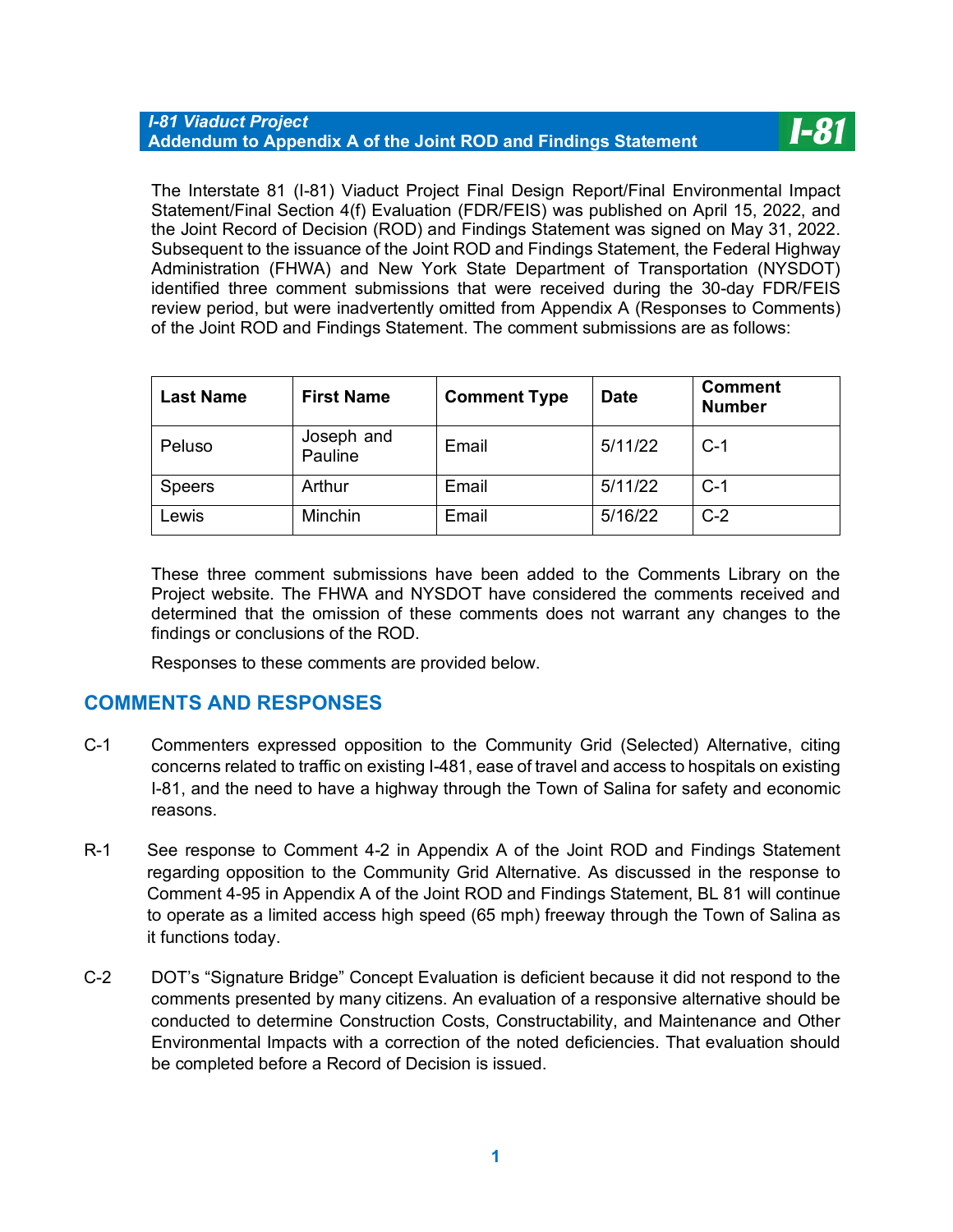This memo first presents the concept of an iconic bridge with the Community Grid (the Grid Plus Bridge alternative). The Grid Plus Bridge alternative could best meet the objectives of the I-81 Viaduct Project. It then analyzes DOT's "Signature Bridge" created by the NYSDOT. The memo demonstrates how DOT's "Signature Bridge" differs from the Grid Plus Bridge plan in 28 significant ways. The memo concludes with the need for a fair evaluation.

## **1. The Iconic Bridge and Community Grid Alternative.**

NYSDOT, in Appendix M, Response 5-10, states that "….in consideration of the comments received, the agencies conducted a conceptual evaluation of a potential signature bridge." The conceptual evaluation of a potential signature bridge was based on a configuration constructed by DOT without considering the options presented by the community to address the concerns about the Community Grid. There is no indication that DOT considered the configuration as outlined in my comments submitted on October 14, 2021, or in other comments reported in the FDR/FEIS. Those comments include the following design considerations for an iconic alternative, the Grid and Harriet Tubman Memorial Freedom Bridge, referred to in this memo as the "Grid Plus Bridge" alternative:

The new alternative (Grid Plus Bridge) would combine the Community Grid and an Iconic Bridge (from my comments submitted on October 14, 2021).

The Community Grid Plus Bridge Alternative would include many of the features of the Community Grid. The Viaduct Alternative would be modified substantially. The details are below:

A. The existing I-81 elevated roadway would be continued north of Colvin Street with newly designed structure to reduce the negative impact on the residential neighborhood. It would be relocated away from Dr. King Elementary School as shown in the Viaduct Alternative. It would pass over the railroad and align directly over Almond Street.

B. The exit to Van Buren shown on the Community Grid Alternative would be maintained. An alternative exit direct to parking areas off Raynor would be explored as a more efficient approach taking advantage of the grade levels and avoiding a descent to grade at Raynor and the very steep ascent to destination parking.

C. The cable-stayed structure would begin at Burt Street. Cable-stayed structures are generally straight in-line to accommodate the engineering forces. The ramps at Adams Street should be explored for cable-staying to preserve ground-level clearance underneath them. That exit would provide a connection to Adams eastbound and Harrison westbound, both arterials designed to accommodate traffic. The 30,000 cars predicted for the Community Grid would by-pass the Southside neighborhood entirely. The roundabout proposed for the Community Grid Alternative at Martin Luther King East (or Kennedy Street) and the exits at Colvin and Brighton (Glen) would be eliminated.

D. The cable-stayed roadway would continue from Burt to and over Genesee Street, aligning with I-81 from there to the north. It would utilize the existing route to connect with I-81 at the Pearl Street on-ramp as specified in the Community Grid plan. Other than the southbound exit to Almond and Harrison, the interchanges between I-81 and I-690 would be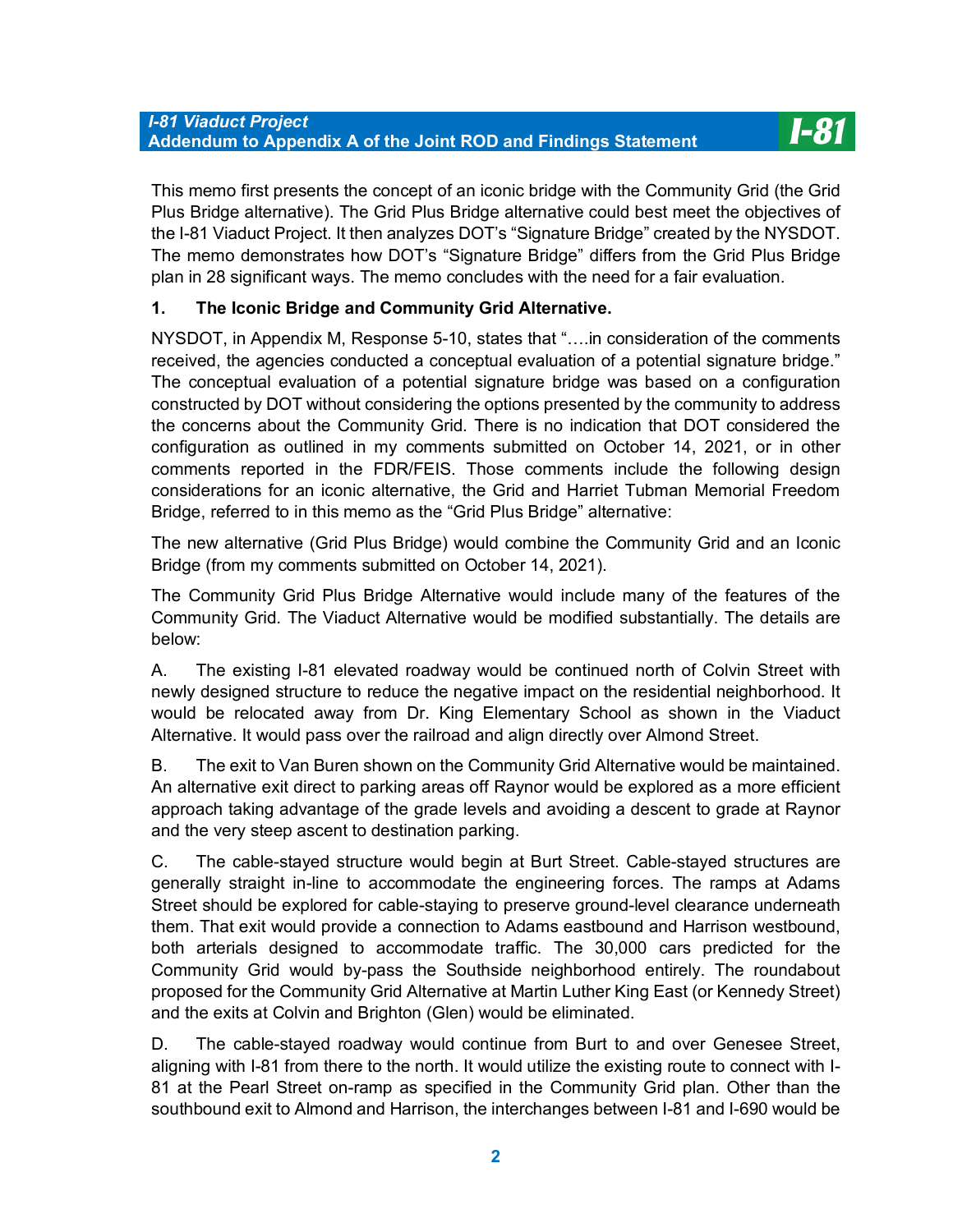eliminated. This would remove the multiple ramps that add to the width of the existing roadway and to the high rate of accidents. With the elimination of those ramps, it may be possible to reduce the curves and/or improve the sight range. The speed limit would be reduced to enhance safety and meet federal standards for the redesigned I-81 roadway.

E. The current design for the Community Grid Alternative would continue. The "grid" would begin at Martin Luther King East connecting to Renwick Avenue and ultimately to Almond Street. The interchange adjacent to Dr. King Elementary School would be eliminated. Almond Street would be reconstructed as an urban boulevard with narrower streets than would be required for a Business Loop subject to heavy traffic and federal standards. The boulevard would continue north to Erie Boulevard. It would link with I-690 via an extension of the Crouse and Irving diamond interchange planned for the Community Grid.

F. The improvements to I-481 and to I-690 planned to accommodate the diversion of 60,000 cars would be eliminated. Other improvements to the roadways on the eastside would be evaluated as part of a separate project.

#### **The Community Grid Plus Bridge Alternative would meet local and national objectives:**

The Community Grid Plus Bridge Alternative combines the benefits of the Community Grid with improvements that make the Community Grid work better:

A. The viaduct is removed.

B. A tree-lined boulevard handles local traffic on the surface with pedestrian and bike friendly configurations.

C. An iconic, cable-stayed bridge soars 70 feet over the boulevard to handle non-local traffic.

D. A pedestrian and bike walkway over Almond Street can connect both sides of the boulevard.

E. The interchange at Dr. King Elementary School is eliminated.

F. The existing entrance and exit are maintained at Adams with an exit at Van Buren or Taylor.

G. The bridge is straighter and simpler than the current roadway with a 45-50 mph design speed limit, not the 60-mph planned by NYSDOT.

H. Additional land may be available for development north and east of Dr. King Elementary School.

I. It may be possible to phase construction of the overhead bridge supports to provide for dust shields to protect the neighborhood and citizens from the pollution resulting from the demolition of the existing viaduct.

J. The \$800+ million slated for improvements to I-481 in the suburbs can be spent in the City since no traffic will be diverted. The cost of a cable-stayed roadway is estimated at \$600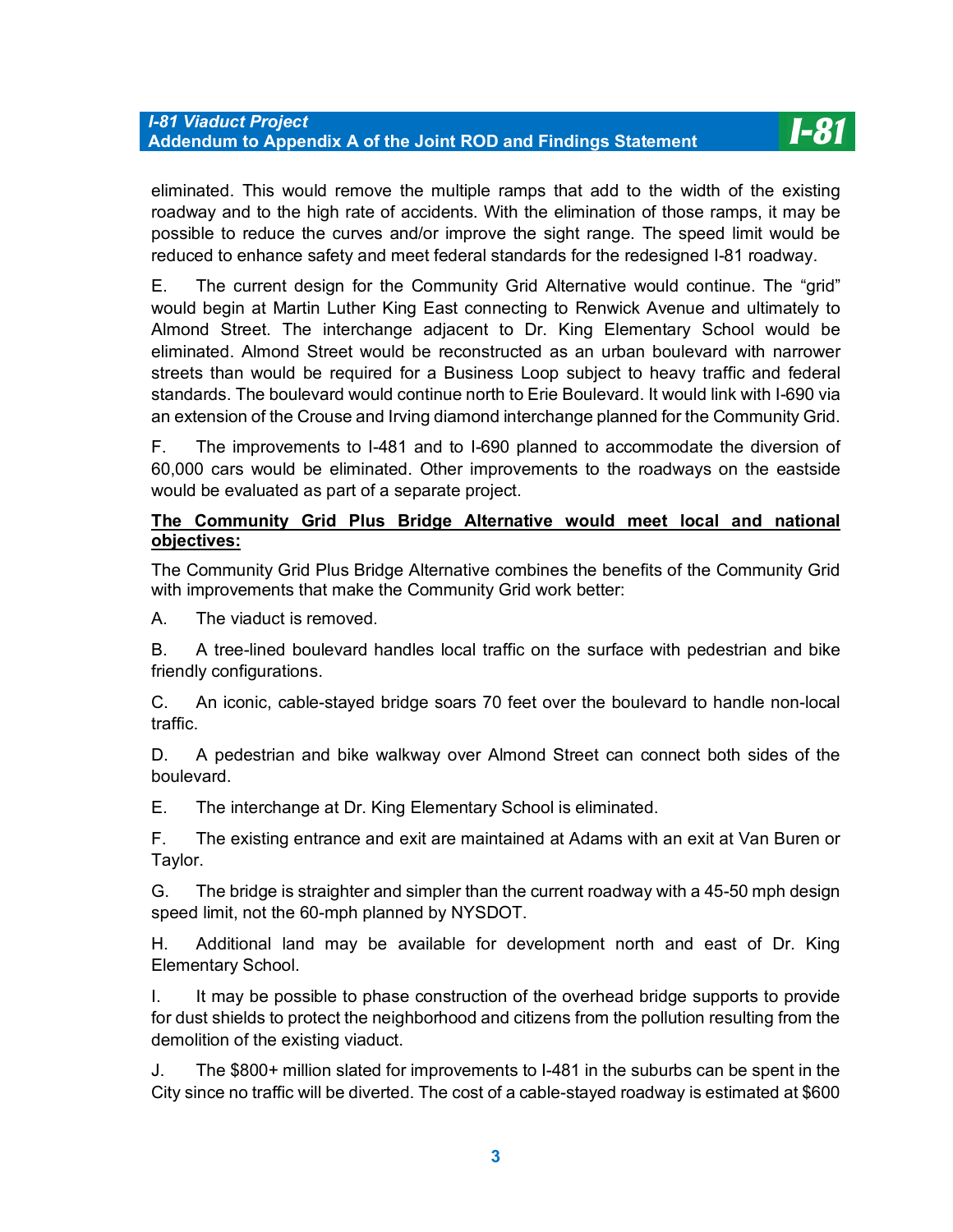

million; \$200 million would be spent for neighborhood improvements, including an LED park to attract visitors from the regional community as well as the immediate neighborhood.

K. Dedicating the bridge and LED park in response to a request from the Harriet Tubman family and committing \$200 million to neighborhood improvements can be significant initial steps in recognizing the national transportation goal to promote civil rights.

# **2. NYSDOT Did Not Equitably Evaluate the Grid Plus Bridge Plan.**

NYSDOT created a "potential signature bridge" option that ignored the proposed Grid Plus Bridge concept. NYSDOT rejected their own concept of a "signature bridge," but the concept constructed by NYSDOT differed substantially from the iconic Grid Plus Bridge proposed in comments submitted in response to the DEIS in October 2021. The differences enumerated below list the NYSDOT comment followed by a statement demonstrating the deficiency in the NYSDOT assertion.

| Item | Location | <b>DOT</b> claim                                                                                                                                                                  | Response                                                                                                                                                                                                                                                                                                                                     |
|------|----------|-----------------------------------------------------------------------------------------------------------------------------------------------------------------------------------|----------------------------------------------------------------------------------------------------------------------------------------------------------------------------------------------------------------------------------------------------------------------------------------------------------------------------------------------|
|      |          |                                                                                                                                                                                   |                                                                                                                                                                                                                                                                                                                                              |
| 1.   | $M-5-54$ | In "General Limits and Configuration" DOT<br>claims the "The potential signature bridge<br>would connect southern I-81/Business<br>Loop (BL) 81 and I-690."                       | The Grid Plus Bridge alternative would not connect I-<br>81 and I-690 in the city. The connection would be<br>provided by the Community Grid.                                                                                                                                                                                                |
| 2.   | $M-5-54$ | "The north end of the bridge would need<br>to end in the vicinity of Cedar Street to<br>allow enough space for ramp connections<br>between the bridge terminus and I-690."        | The Grid Plus Bridge would not end in the vicinity of<br>Cedar Street since there would be no connection to<br>$I-690.$                                                                                                                                                                                                                      |
| 3.   | $M-5-54$ | "The south end of the bridge would be<br>located approximately where the existing<br>viaduct begins, to facilitate inclusion of an<br>interchange at MLK, Jr. East."              | The Grid Plus Bridge would eliminate the<br>interchange at MLK, Jr. East.                                                                                                                                                                                                                                                                    |
| 4.   | $M-5-54$ | "It is assumed that the bridge would<br>contain a total of either four (two in each<br>direction) or six (three in each direction)<br>lanes plus shoulders."                      | The Grid Plus Bridge would be limited to two lanes<br>in each direction, with no entrances or exits for the<br>length of the span.                                                                                                                                                                                                           |
| 5.   | $M-5-54$ | "The signature bridge and approach<br>highways would be designed to meet<br>freeway standards."                                                                                   | The Grid Plus Bridge alternative would reduce speed<br>limits below 60 mph to be consistent with other<br>interstate highways in urban settings. Eliminating<br>entries and exits from the cable-stayed portion of<br>the span would affect many of the "freeway<br>standards."                                                              |
| 6.   | $M-5-54$ | "To replace the functionality of the<br>existing Harrison Street/Adams Street<br>interchange, the existing I-81/I-690<br>interchange would be reconstructed and<br>reconfigured." | The Grid Plus Bridge option would not eliminate the<br>Harrison Street/Adams Street Interchange. In fact,<br>the primary purpose of the Grid Plus Bridge option is<br>to avoid diverting the traffic using the Adams Street<br>exit to neighborhood streets south of that exit at<br>either MLK, Jr. East, or in the latest DOT plan, at the |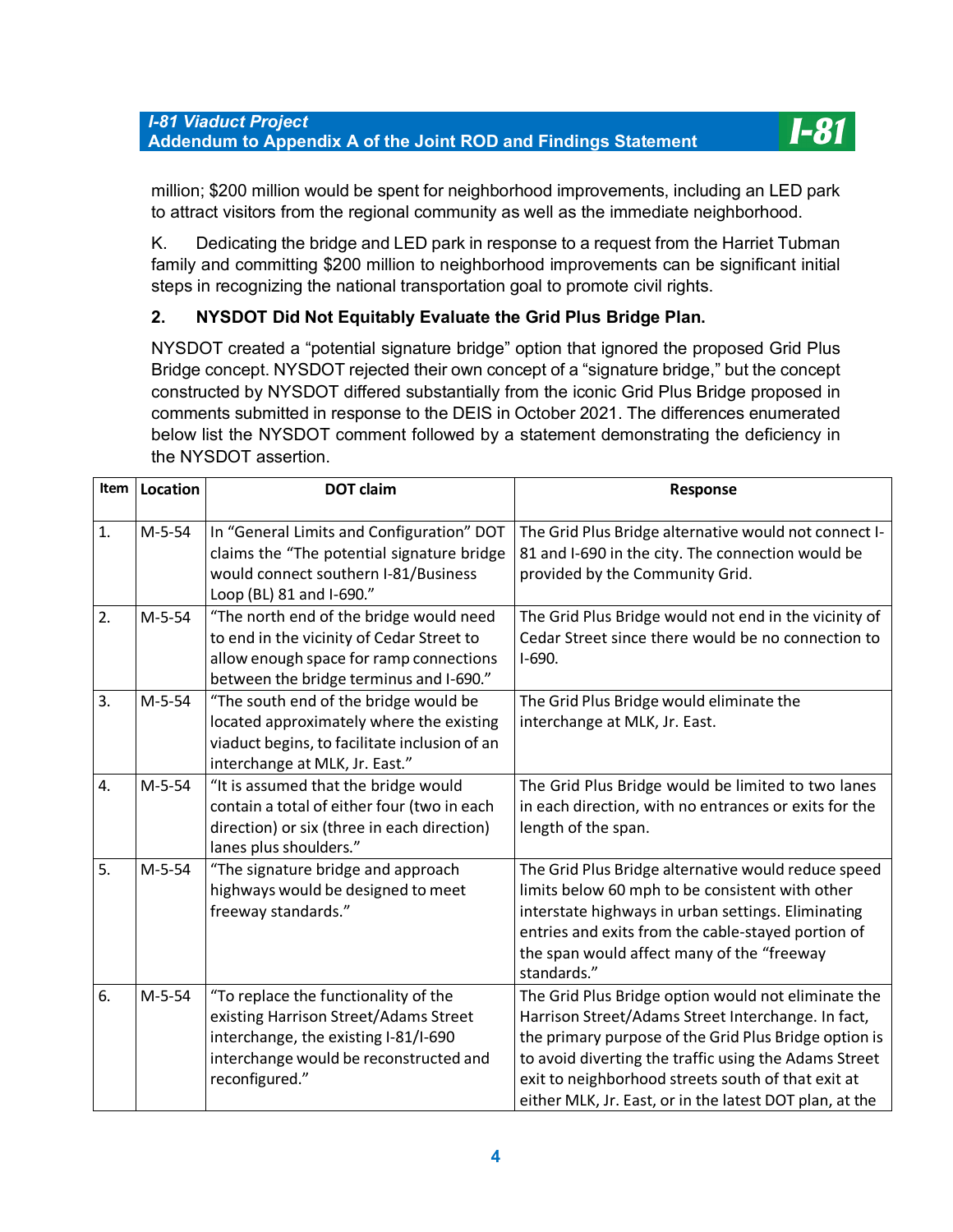

|     |          |                                                                                                                                                                                                                                                                                                                                                                                                                                                                                                                                                                                                                                                                                                                           | Van Buren Roundabout. The existing I-81/I-690<br>interchange would be eliminated, not reconstructed<br>or reconfigured.                                                                                                                                                                                                           |
|-----|----------|---------------------------------------------------------------------------------------------------------------------------------------------------------------------------------------------------------------------------------------------------------------------------------------------------------------------------------------------------------------------------------------------------------------------------------------------------------------------------------------------------------------------------------------------------------------------------------------------------------------------------------------------------------------------------------------------------------------------------|-----------------------------------------------------------------------------------------------------------------------------------------------------------------------------------------------------------------------------------------------------------------------------------------------------------------------------------|
| 7.  | $M-5-54$ | "The new I-690 interchange at Crouse and<br>Irving Avenues, provided under the<br>Community Grid Alternative, would be<br>included in the signature bridge concept."                                                                                                                                                                                                                                                                                                                                                                                                                                                                                                                                                      | The Grid Plus Bridge option would include the new I-<br>690 interchange at Crouse and Irving Avenues as<br>designed for the Community Grid Alternative.                                                                                                                                                                           |
| 8.  | $M-5-54$ | As described in the "Interstate Option,"<br>the DOT's version of a "signature bridge"<br>option "includes many features of the<br>Viaduct Alternative as presented in the<br>DDR/DEIS and FDR/FEIS."                                                                                                                                                                                                                                                                                                                                                                                                                                                                                                                      | The Grid Plus Bridge rejects many of the "features"<br>of the Viaduct Alternative. The Grid Plus Bridge plan<br>would not include the "flyover" ramps connecting I-<br>81 and I-690, nor the left-side northbound exit from<br>I-81 to I-690 eastbound, nor the dangerous merge<br>lanes from I-81 Northbound to I-690 Eastbound. |
| 9.  | $M-5-55$ | "Due to the characteristics of a long span<br>signature bridge, it is not possible to<br>provide ramp connections within the<br>limits of the main span, and as a result, an<br>interchange at Adams and Harrison<br>Streets could not be included."                                                                                                                                                                                                                                                                                                                                                                                                                                                                      | The Grid Plus Bridge plan includes ramps from the<br>multi-span bridge sections before they connect to<br>the cable-stayed span. The cable-stayed span would<br>eliminate entries and exits to minimize lane<br>changes.                                                                                                          |
| 10. | $M-5-56$ | "Since the signature bridge's alignment<br>would be straight, several buildings along<br>Almond Street would need to be<br>acquired, such as the Syracuse Housing<br>Authority administration building and the<br>Syracuse University steam plant."                                                                                                                                                                                                                                                                                                                                                                                                                                                                       | The Grid Plus Bridge option would include<br>acquisition of the Syracuse Housing Authority<br>building, as does the Community Grid alternative.<br>Depending on the alignment of the multi-span<br>connector bridges, it may be possible to avoid<br>interference with the Syracuse University steam<br>plant.                    |
| 11. | $M-5-56$ | "In total, it is estimated that 35 to 40<br>buildings would need to be removed,<br>including residential, office, institutional,<br>and commercial uses, as well as utility<br>properties. The signature bridge concept<br>would adversely affect multiple historic<br>structures in the adjacent areas, such as<br>Veteran's Fastener Supply Company, the<br>Learbury Centre (which contributes to the<br>North Salina Street Historic District), the<br>former NY Central Railroad Passenger and<br>Freight Station buildings, VIP Structures,<br>Smith Restaurant Supply, Reid Hall, Peck<br>Hall, the Crichton Apartments, Wag<br>Foods, the Howard & Jennings Pump<br>Factory, and the Syracuse Herald<br>building." | The Grid Plus Bridge plan would avoid the adverse<br>effect on these structures since it would not include<br>the multiple ramps to connect to I-690, nor the 60<br>mph design, nor additional lanes.                                                                                                                             |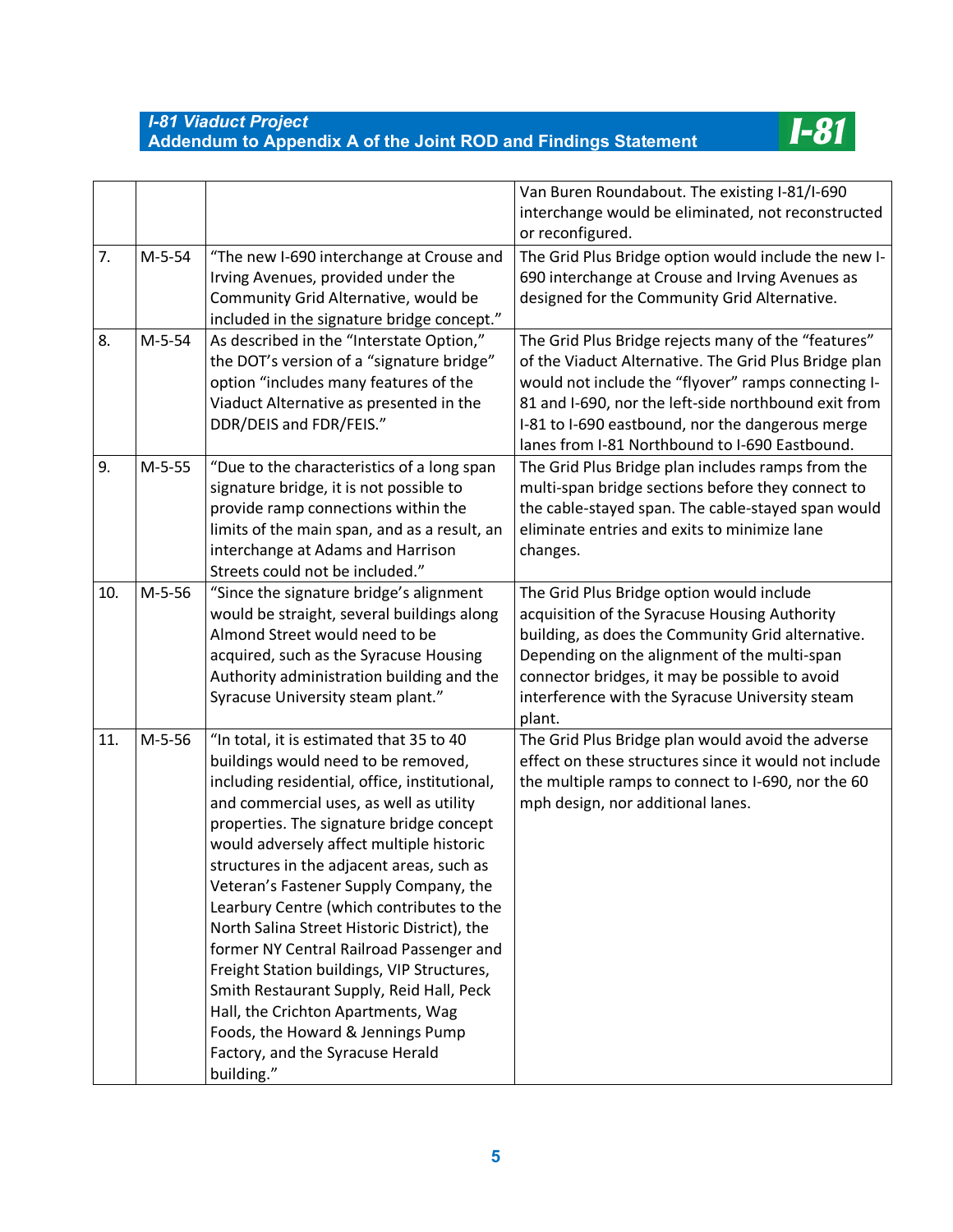

| 12. | $M-5-56$ | "The Crouse and Irving Avenues<br>interchange configuration would be<br>similar to that in the Community Grid<br>Alternative design, except that the overall<br>footprint of I-690 would be wider<br>between McBride Street and Irving<br>Avenue to accommodate the I-81<br>connector ramps in the median area and<br>the Crouse and Irving Avenues<br>ramps on the outside."                                                                       | The Grid Plus Bridge plan would not require the<br>expansion of the Crouse and Irving Avenue<br>interchange design since I-690 would not be<br>connecting to I-81 directly. The Community Grid as<br>proposed would provide the connectivity, avoiding<br>impacts on adjacent property other than those<br>required by the Community Grid.                                                                                                                                                                                                                             |
|-----|----------|-----------------------------------------------------------------------------------------------------------------------------------------------------------------------------------------------------------------------------------------------------------------------------------------------------------------------------------------------------------------------------------------------------------------------------------------------------|------------------------------------------------------------------------------------------------------------------------------------------------------------------------------------------------------------------------------------------------------------------------------------------------------------------------------------------------------------------------------------------------------------------------------------------------------------------------------------------------------------------------------------------------------------------------|
| 13. | $M-5-57$ | "The highway, including the portion<br>carried by the signature bridge, would be<br>subject to freeway design criteria and a<br>60-mph design speed."                                                                                                                                                                                                                                                                                               | The Grid Plus Bridge plan would seek a waiver of this<br>requirement. Traffic needing a high-speed route<br>(including military travel) would use the I-481<br>bypass route included in the Community Grid Plan<br>with a 70 mph speed limit. The design speed limit<br>for the Grid Plus Bridge elevated span could be<br>reduced to speed limits approved for urban sections<br>of interstate highways in other communities.                                                                                                                                         |
| 14. | $M-5-60$ | "A minimum project cost increase of \$800<br>million could be expected."                                                                                                                                                                                                                                                                                                                                                                            | The cost of the Grid Plus Bridge plan would be offset<br>by the savings from eliminating the improvements<br>to I-481 that are part of the Community Grid<br>estimated cost. NYS DOT recognized this savings<br>"since [the Grid Plus Bridge] option would maintain<br>I-81 through the city, the conversion of I-481 to I-81<br>would not be necessary." (M-5-54) The cost of<br>maintaining the exit at Adams Street would be<br>offset by eliminating the roundabout at Van Buren<br>and reducing Almond Street from an interstate<br>arterial to a city boulevard. |
| 15. | $M-5-60$ | "For discussion purposes, a cable stayed<br>bridge concept was considered for the I-<br>81 signature bridge, given its cost<br>advantages and potential for aesthetic<br>treatments. The bridge would carry the<br>four lanes of I-81 (with the potential to<br>require six lanes) with 5-foot inside<br>shoulders and 12-foot outside shoulders,<br>with 2-foot median and 1.5-foot barriers,<br>for a minimum total roadway width of 85<br>feet." | The actual design (not discussion purposes) may<br>result in a different configuration, especially due to<br>the fact that the cable-stayed span would be a direct<br>roadway from I-81 on the south to I-81 on the north<br>without entrances or exits.                                                                                                                                                                                                                                                                                                               |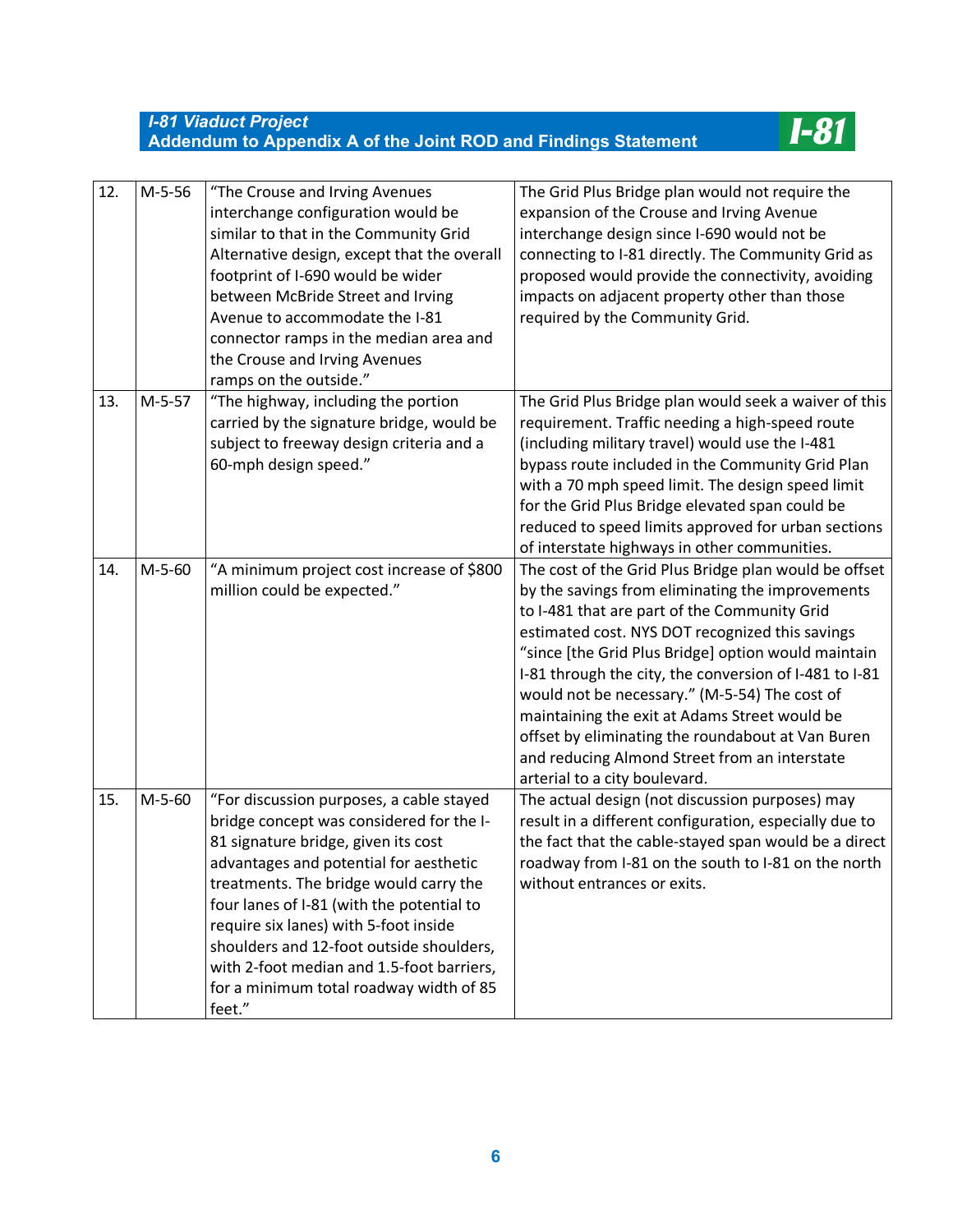**I-81** 

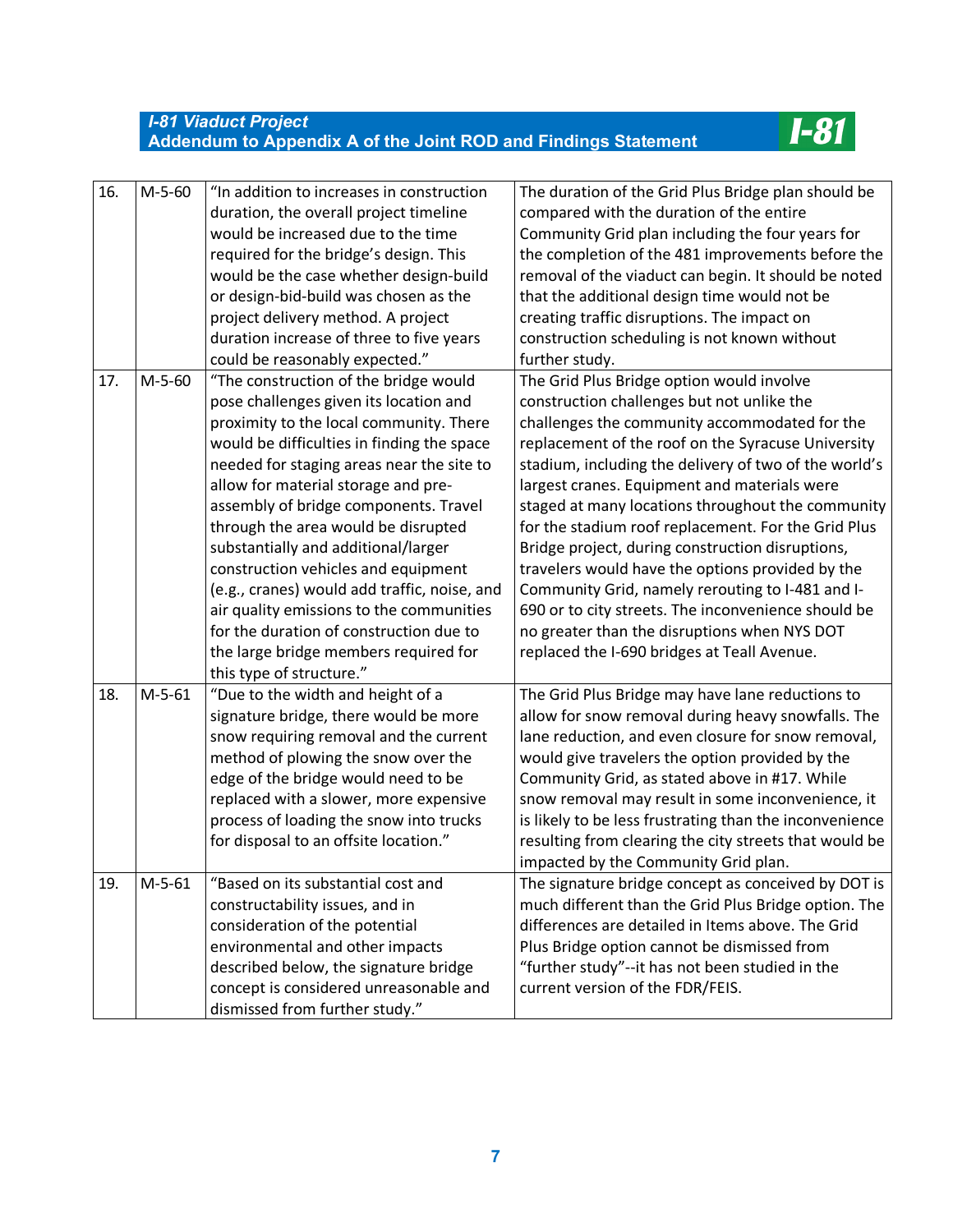$I-81$ 

| 20. | $M-5-61$ | "The potential cost of this concept does<br>not provide added value commensurate<br>with the increased cost at least \$800<br>million to \$1.2 billion more than the cost<br>of the Community Grid Alternative."                                                                                                                                                      | See Item 14 above.                                                                                                                                                                                                                                                                                                                                                                                                                                                                                                                                                                                                                                                                                                                                                               |
|-----|----------|-----------------------------------------------------------------------------------------------------------------------------------------------------------------------------------------------------------------------------------------------------------------------------------------------------------------------------------------------------------------------|----------------------------------------------------------------------------------------------------------------------------------------------------------------------------------------------------------------------------------------------------------------------------------------------------------------------------------------------------------------------------------------------------------------------------------------------------------------------------------------------------------------------------------------------------------------------------------------------------------------------------------------------------------------------------------------------------------------------------------------------------------------------------------|
| 21. | $M-5-61$ | "Construction of the signature bridge<br>concept would take at least 8 to 10 years<br>(two more years than the Community<br>Grid Alternative.)"                                                                                                                                                                                                                       | The construction of the Grid Plus Bridge project<br>would proceed in phases. The actual duration will be<br>determined in the process of detailed design. But it<br>could be expected that the initial phase would<br>involve the initial construction of the Community<br>Grid interchange on I-690 at Crouse and Irving. This<br>would divert traffic that would otherwise use the<br>Harrison Street entry and exit. The northbound exit<br>from I-81 to Adams Street may remain open until<br>the later phases of the project. By staging<br>construction, inconveniences may be minimized. In<br>any case, after the new I-690 interchange at Crouse<br>and Irving opens, traffic could be diverted to the<br>routes that are being promoted in the Community<br>Grid plan. |
| 22. | $M-5-63$ | "The removal of direct access to Harrison<br>and Adams Streets would increase traffic<br>using the local street network to reach<br>University Hill from the south.<br>Consequently, it would increase traffic<br>and related emissions and noise near Dr.<br>King Elementary School and the adjacent<br>residential neighborhood."                                   | This DOT comment is meant to apply to the Grid<br>Plus Bridge plan, but it describes the impact of<br>traffic that will occur under the Community Grid<br>plan if traffic is diverted to city streets at the new<br>proposed exit at Colvin and at the Van Buren<br>Roundabout. The Grid Plus Bridge plan would avoid<br>the impact on the minority neighborhood by<br>maintaining the existing exit at Adams Street.                                                                                                                                                                                                                                                                                                                                                            |
| 23. | $M-5-63$ | "A signature bridge spanning these areas<br>would displace these residents. It would<br>displace businesses with minority and/or<br>low-income employees and that serve<br>low-income and minority populations."                                                                                                                                                      | Without detailed plans, assertions about the<br>displacement of persons or businesses are<br>meaningless.                                                                                                                                                                                                                                                                                                                                                                                                                                                                                                                                                                                                                                                                        |
| 24. | M-5-63   | "It would increase transportation right-of-<br>way through the neighborhoods and<br>encroach on important community<br>facilities, such as Dr. King Elementary<br>School and Wilson Park. It would also<br>increase traffic through minority and low-<br>income communities to serve University<br>Hill and consequently result in greater air<br>and noise impacts." | The Grid Plus Bridge plan would maintain the exit at<br>Adams Street. The exits at Colvin and the Van Buren<br>roundabout would be eliminated. No traffic would<br>be diverted to the neighborhoods affecting<br>important community facilities such as Dr. King<br>Elementary School, Dunbar Center, or Wilson Park.                                                                                                                                                                                                                                                                                                                                                                                                                                                            |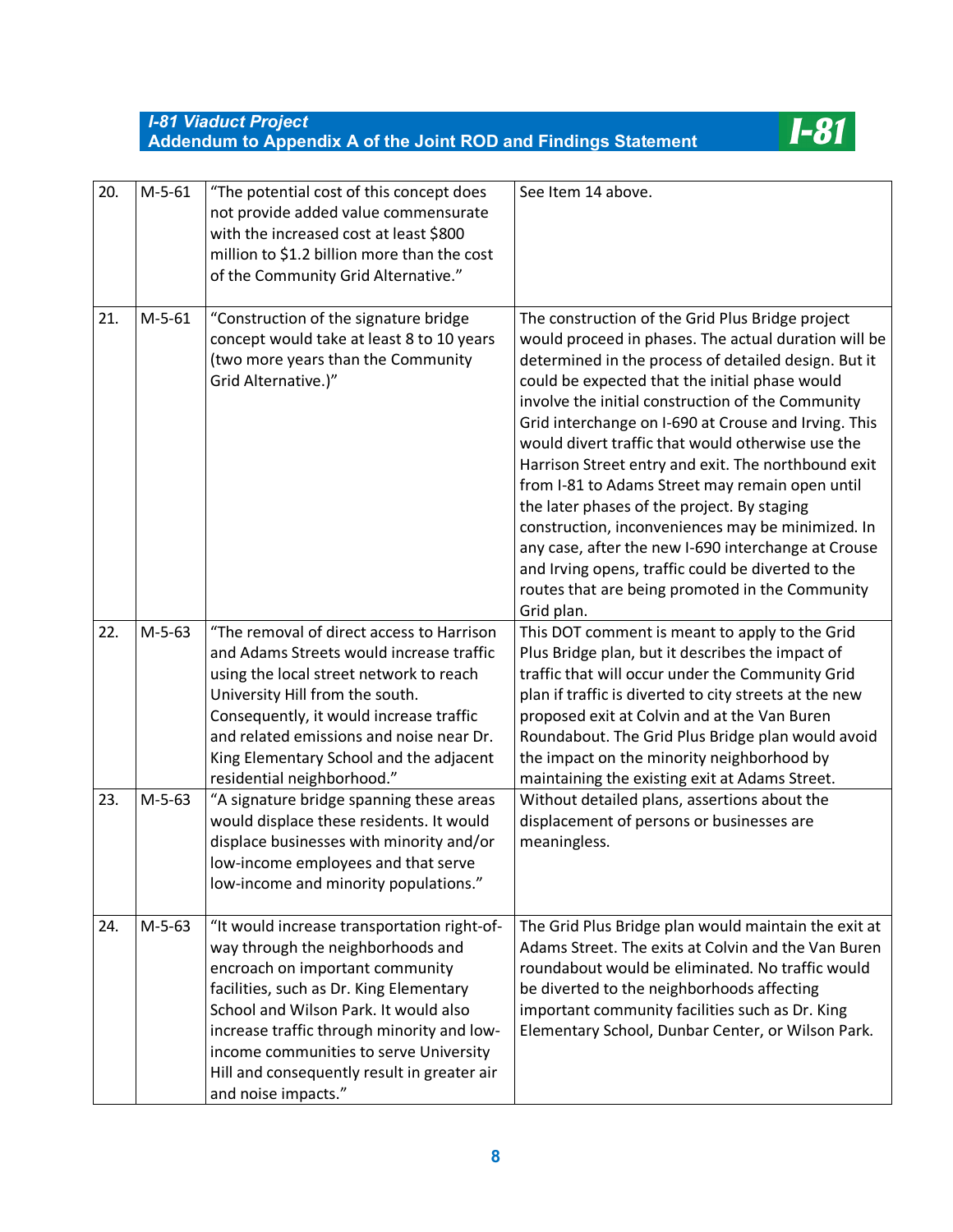**I-8**1

| 25. | $M-5-63$ | "While the Community Grid portion of the<br>signature bridge concept would provide<br>east-west access between neighborhoods<br>for vehicles, bicycles, and pedestrians, the<br>signature bridge would negatively affect<br>community cohesion and its abutments<br>would impact bicycle path continuity and<br>connectivity."                                                                                                                                     | The Community Grid would eliminate one of the<br>most important east-west access points by<br>terminating MLK, Jr. East at the Dr. King Elementary<br>School. The Grid Plus Bridge plan would maintain<br>the connection between MLK, Jr. East and the<br>beginning of the Community Grid leading to Almond<br>Street. It would provide a pedestrian bridge crossing<br>Almond Street for bikers and pedestrians avoiding<br>vehicle/pedestrian conflicts on Almond Street<br>during rush hours. |
|-----|----------|--------------------------------------------------------------------------------------------------------------------------------------------------------------------------------------------------------------------------------------------------------------------------------------------------------------------------------------------------------------------------------------------------------------------------------------------------------------------|--------------------------------------------------------------------------------------------------------------------------------------------------------------------------------------------------------------------------------------------------------------------------------------------------------------------------------------------------------------------------------------------------------------------------------------------------------------------------------------------------|
| 26. | $M-5-63$ | "Compared to the existing I-81 viaduct,<br>the wider signature bridge structure<br>would have more encroachment on<br>Wilson Park and would be closer to<br>Forman Park."                                                                                                                                                                                                                                                                                          | The Grid Plus Bridge Alternative orientation may not<br>affect Wilson Park. With the elimination of the<br>ramps connecting I-81 to I-690, it is unlikely that the<br>Grid Plus Bridge would impact Forman Park.                                                                                                                                                                                                                                                                                 |
| 27. | $M-5-63$ | "The signature bridge's greater width and<br>height would substantially change the<br>visual character of the area for multiple<br>user groups. Its towers would be among<br>the tallest structures in Syracuse and<br>would be visible from many parts of the<br>city. The bridge itself would also be taller<br>than many adjacent structures and would<br>be even more of a prominent feature of<br>the skyline than the I-81 and I-690<br>viaducts are today." | The purpose of an "iconic" structure is to change the<br>visual character of the City. In fact, the Grid Plus<br>Bridge, with an LED park, would create a landmark<br>with prominence for the neighborhood but also with<br>prominence as a landmark putting Syracuse on a<br>national map of tourist destinations. The features<br>cited by DOT are the characteristics that would give<br>Syracuse notoriety for something other than its<br>snowfall.                                         |
| 28. | $M-5-63$ | "Since the signature bridge would be in<br>an urban setting, and its design would<br>include features to manage storm water<br>flows, it would not result in effects to<br>natural resources that would differ from<br>those predicted for the Viaduct and<br><b>Community Grid Alternatives."</b>                                                                                                                                                                 | The Grid Plus Bridge would avoid the negative<br>environmental impacts associated with the<br>Community Grid's designation of I-481 as I-81 with<br>its violation of principles of Smart Growth and NYS<br>environmental laws. The Grid Plus Bridge plan<br>would avoid the negative environmental impacts<br>inherent in the Community Grid Alternative.                                                                                                                                        |

### **3. Conclusion: A fair evaluation of the Grid Plus Bridge Plan is required.**

The FDR/FEIS recognized the importance of the many public comments calling for an iconic bridge, including a bridge that would be dedicated to Harriet Tubman. As cited above, "In consideration of the comments received, the agencies conducted a conceptual evaluation of a potential signature bridge." While the DOT effort is meritorious, the results are problematic for two reasons. First, unfortunately, the "potential signature bridge" the agencies evaluated was not the iconic bridge alternative that was being proposed. Secondly, the "preferred alternative" Community Grid is not preferred by a majority of citizens, including an overwhelming majority of residents living adjacent to the current viaduct.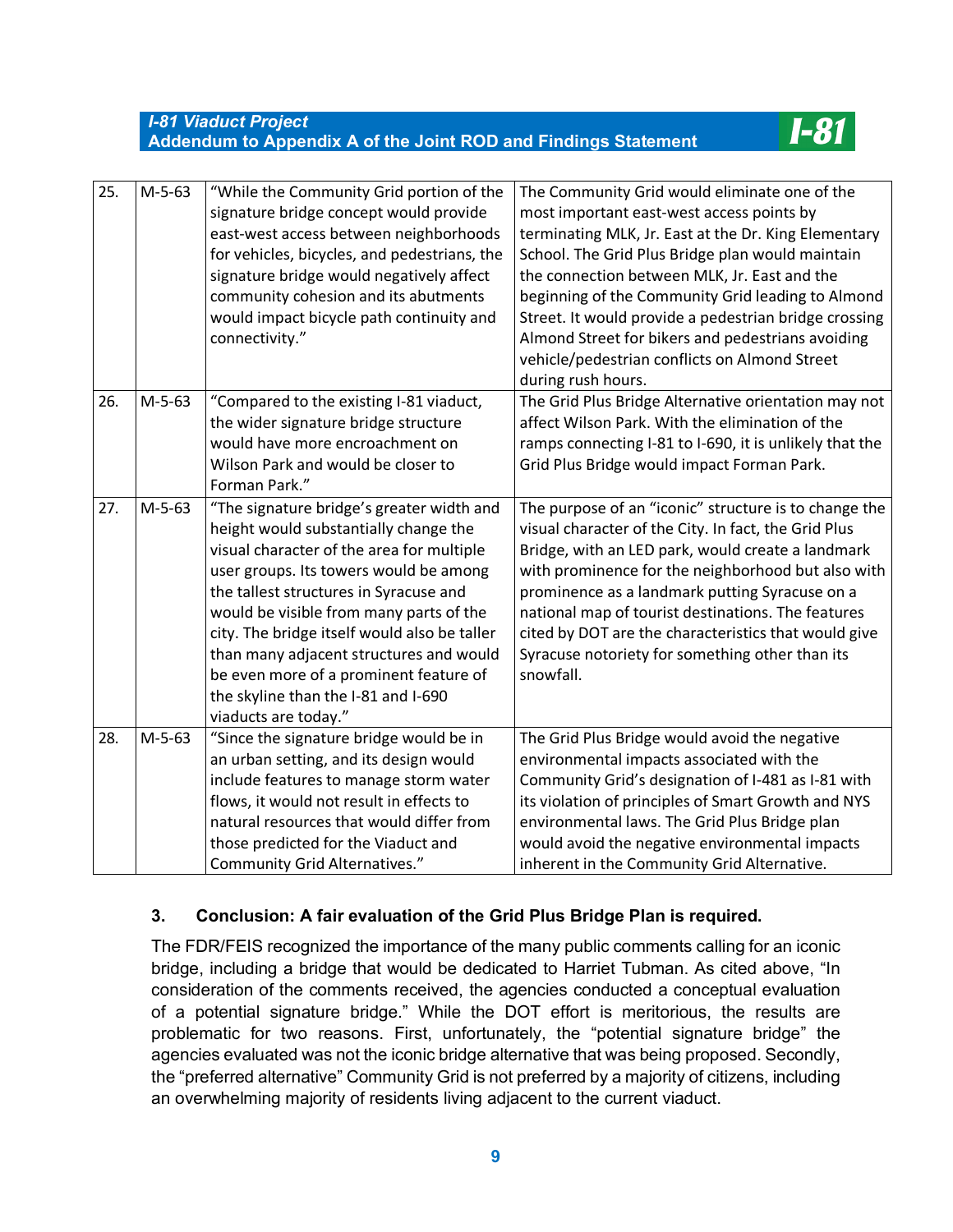The community deserves a fair evaluation of the Grid Plus Bridge alternative. An evaluation of the Grid Plus Bridge should be conducted with community input to determine Construction Costs, Constructability, and Maintenance and Other Environmental Impacts. This evaluation should correct the deficiencies noted above in the FDR/FEIS. That evaluation should be completed before a Record of Decision is issued. Without that step, the community has no assurance that the mistakes of the past are not being repeated in the future.

R-2 FHWA and NYSDOT received multiple comments that the Project should include a "signature," "iconic," or "skyway" bridge structure, either as a separate alternative or in addition to the Community Grid Alternative (see response to Comment 5-10 in Appendix M-5 of the FDR/FEIS). Both interstate (with a full I-81/I-690 interchange) and non-interstate (with partial BL 81/I-690 interchange) options were considered. The interstate option would reconstruct I-81 generally along its current elevated alignment through the city. Since this option would maintain I-81 through the city, the conversion of I-481 to I-81 would not be necessary. Under this option, all interchanges would need to be full interchanges (an interchange that provides all directions of travel). The non-interstate option would replace existing I-81 through the city with an elevated, non-interstate freeway (i.e., Business Loop 81) that would generally follow the current I-81 alignment. Since this option would remove a section of I-81, the conversion of I-481 to I-81 would be necessary. Partial interchanges would be allowable along the non-interstate freeway.

The Grid Plus Bridge plan presented in this comment is a variation of the skyway concept described in the response to Comment 5-10 in Appendix M-5 of the FDR/FEIS. The Grid Plus Bridge plan would include elements of the existing viaduct or the dismissed Viaduct Alternative, portions of the Community Grid Alternative, as well as an iconic bridge, potentially dedicated to Harriet Tubman. Similarly, the skyway concept presented in the response to Comment 5-10 is based on the premise that the Community Grid Alternative by itself would not adequately accommodate traffic demand and therefore would require additional transportation infrastructure. However, as documented in the FDR/FEIS, the Community Grid Alternative will adequately accommodate traffic demand (see Chapter 5, Engineering and Transportation Considerations, of the FDR/FEIS, and the responses to traffic comments in Section 6 [Transportation Considerations] of Appendix M-5 of the FDR/FEIS and Comment 4-1 of Appendix A of the Joint ROD and Findings Statement). While the Grid Plus Bridge plan would facilitate travel for north-south through-drivers who are not connecting to I-690 (e.g., from LaFayette to Salina), these drivers constitute only a small portion of the travel demand. The Grid Plus Bridge plan's additional elements—an iconic bridge and retention of the Harrison Street/Adams Streets ramps—would not provide added value commensurate with its associated cost and would also result in greater adverse impacts than the Community Grid Alternative. For example, the Grid Plus Bridge plan would require additional construction duration and associated construction disruptions; substantially greater cost; greater property acquisitions, including historic resources as well as the steam plant; and other adverse effects as described for the skyway concept in the response to Comment 5-10 in Appendix M-5 of the FDR/FEIS.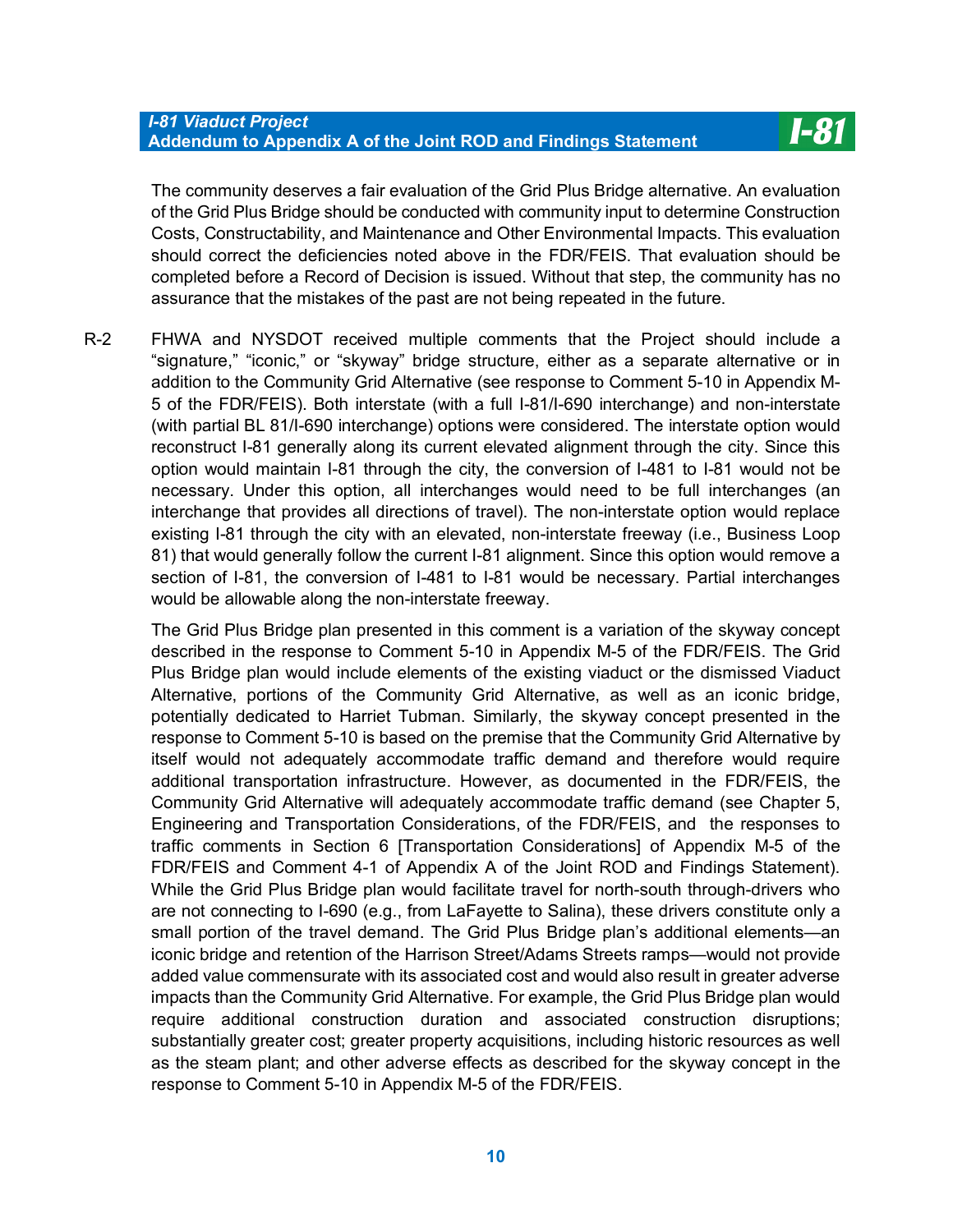The concept proposed in this comment would provide a cable-stayed bridge 70 feet high between Burt and East Genesee Streets. It would maintain local street ramp connections at Harrison and Adams Streets, which are removed under the Community Grid Alternative. Due to the height of the iconic bridge, the Harrison and Adams Street entrance and exit ramp lengths would need to be approximately three times longer than they currently are (assuming a 3 percent mainline approach grade) so that they could intersect the increased mainline approach heights leading to the proposed iconic bridge. This means that the bridge's southern entrance/exit ramps would need to end/begin in the vicinity of MLK, Jr. East, and the northern entrance/exit ramps would need to begin/end in the vicinity of Townsend Street. An interchange at MLK, Jr. East would therefore be required. The footprint of the iconic bridge would also be wider than described, even if it were a non-interstate roadway that only carried two lanes as the commenter proposes, since the bridge would still need to meet freeway design criteria and would require 12-foot lanes, standard four-foot shoulders on the left and 10-foot shoulders on the right, space for bridge barriers, and space for the cable support structure. This wider bridge footprint would also require shifting the location of the Adams and Harrison Streets ramps, resulting in impacts to the Pioneer Homes and other adjacent properties. Additionally, the ramps themselves would need to be reconstructed and widened to meet current design standards.

Moreover, maintaining an exit from northbound I-81 to Adams Street and a southbound entrance from Adams Street would require a long sloping ramp—almost entirely on elevated bridges similar to the existing viaduct, between Raynor Avenue and Jackson Street, and then on embankment with retaining walls between Jackson and Monroe/Adams Streets near the Pioneer Homes. This would result in two elevated structures placed adjacent to the Pioneer Homes on both sides of the highway: a 70-foot-high cable-stayed bridge as well as the elevated northbound and southbound ramps. Because of the wider mainline, and wider ramps described above, the outside faces of the ramps would be shifted an estimated 15- 20 feet closer to the Pioneer Homes on both sides of the highway. These three elevated structures would create more of a barrier than the existing viaduct and result in increased right-of-way impacts and other associated environmental impacts.

Regarding specific design comments in the table above:

1 & 2: Refer to the explanation above regarding the interstate and non-interstate options that were studied as part of the skyway concept and would also apply to the Grid Plus Bridge plan.

- 3. See above with regard to the MLK, Jr. East interchange.
- 4. An option with two lanes in each direction was considered.

5. Freeways must be designed to freeway standards, even those with a posted speed limit of 55 mph or less.

6. Comment noted. Under the Community Grid Alternative, traffic from the Harrison Street and Adams Street ramps will be dispersed to numerous east-west and north-south streets, including Crouse and Irving Avenues.

7. Comment noted.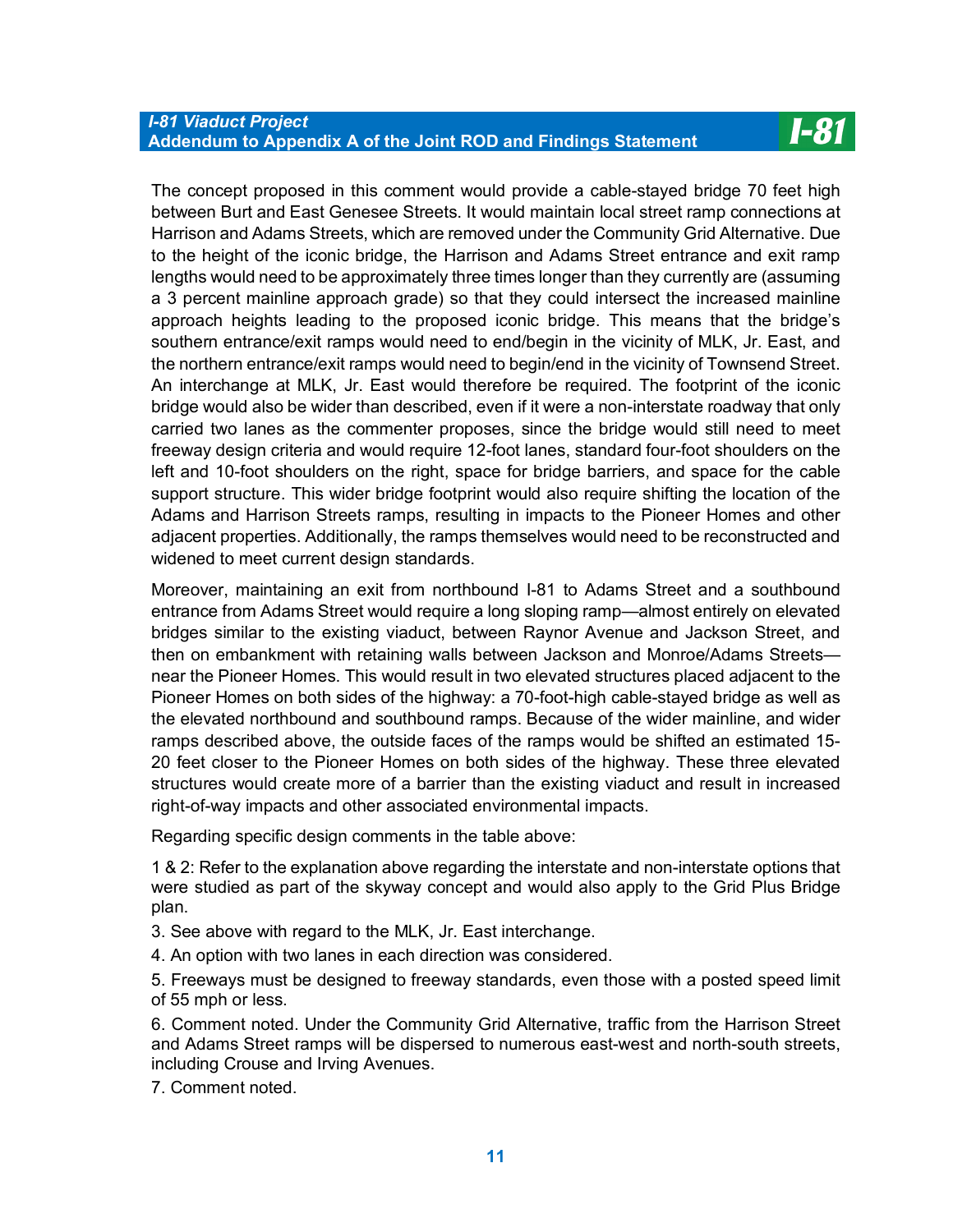8. As noted above, both interstate (with a full I-81/I-690 interchange) and non-interstate (with a partial I-81/I-690 interchange) options were considered.

**I-81** 

9. Refer to the response above regarding maintaining the northbound and southbound ramps between Harrison and Adams Streets and the elevated approaches to the iconic bridge.

10 and 11. The Community Grid Alternative does not require acquisition of the Syracuse Housing Authority (SHA) administration building. The Community Grid Alternative requires acquisition of 500 Renwick Avenue, which is an SHA garage. Like the skyway concept, the proposed Grid Plus Bridge plan, with its lengthy ramps and wide footprint, would impact the steam plant, the SHA Administration building, and numerous other properties, including historic buildings, resulting in greater displacements and associated effects than the Community Grid Alternative.

12. As noted above, both interstate (with a full I-81/I-690 interchange) and non-interstate (with a partial I-81/I-690 interchange) were considered.

13. As noted, all highways, including the portion carried by the signature bridge, would be subject to freeway design criteria and a 60 mph design speed.

14. The Grid Plus Bridge plan includes a non-interstate iconic bridge, which would not require the conversion of I-481 to the I-81 mainline and necessitate the improvements to existing I-481 that will be implemented with the Community Grid Alternative. Even if the I-481 improvements could be avoided in the Grid Plus Bridge plan (by making the iconic bridge an interstate with a full interchange at I-690), the cost savings would not offset the costs of constructing the iconic bridge, including the reconstructed, substantially lengthier ramps at Adams and Harrison Streets. The skyway interstate option evaluated in response to Comment 5-10 in Appendix M-5 of the FDR/FEIS, which did not include the I-481 conversion to I-81 and associated improvements, would nonetheless be more costly than the entire Community Grid Alternative.

15. Comment noted.

16. While the additional design time would not contribute to construction disruption, it would delay the construction start of the Project. The additional infrastructure associated with the Grid Plus Bridge plan would also extend the overall construction duration and associated impacts as documented in the FDR/FEIS.

17. The construction for the Grid Plus Bridge plan would be far more extensive and disruptive than localized, smaller projects, such as the replacement of the stadium roof and the I-690 over Teall Avenue and Beech Street Bridge Replacement Project.

18. Due to the heavy snowfall in Syracuse, lane reductions or closures would be frequent and impractical.

19. The Grid Plus Bridge plan is a variation of the skyway concept that was evaluated and presented in the response to Comment 5-10 in Appendix M-5 of the FDR/FEIS. As described in the response to Comment 5-10, based on cost, constructability, and other issues, further consideration of a skyway concept is not warranted. This conclusion also applies to variations of the skyway concept, such as the Grid Plus Bridge plan.

20. See response to #14 above.

21. While construction phasing would be used, the duration of the Grid Plus Bridge plan would be similar to that of the skyway concept.